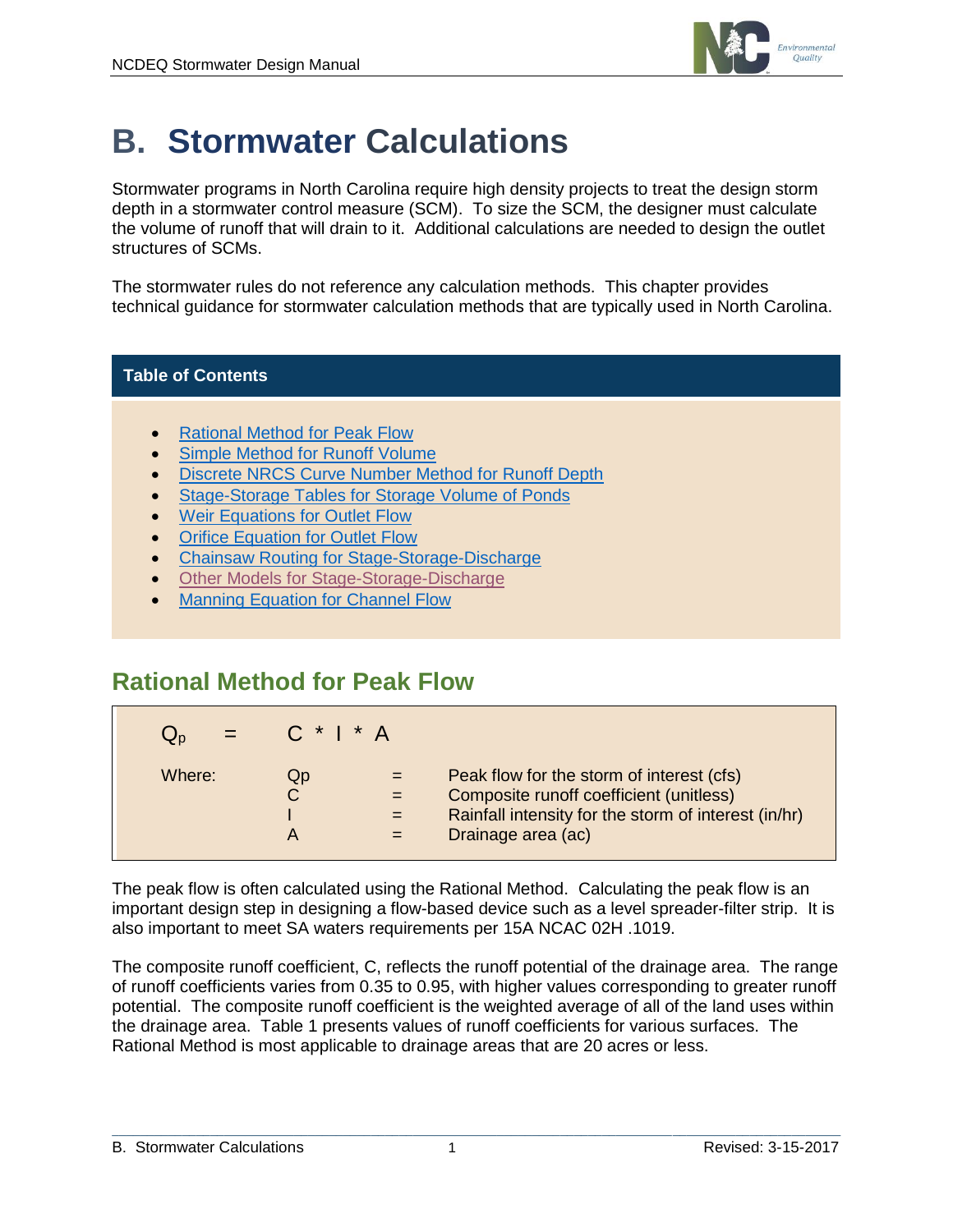

#### *Table 1: Rational Runoff Coefficients by Land Use (ASCE 1975, Viessman, et al. 1996, and Malcom 1999)*

| <b>Description of Surface</b>     | <b>Rational Runoff Coefficient, C</b> |
|-----------------------------------|---------------------------------------|
| <b>Unimproved Areas</b>           | 0.35                                  |
| Asphalt                           | 0.95                                  |
| Concrete                          | 0.95                                  |
| <b>Brick</b>                      | 0.85                                  |
| Roofs, inclined                   | 1.00                                  |
| Roofs, flat                       | 0.90                                  |
| Lawns, sandy soil, flat (<2%)     | 0.10                                  |
| Lawns, sandy soil, average (2-7%) | 0.15                                  |
| Lawns, sandy soil, steep (>7%)    | 0.20                                  |
| Lawns, heavy soil, flat $(<2\%)$  | 0.15                                  |
| Lawns, heavy soil, average (2-5%) | 0.20                                  |
| Lawns, heavy soil, steep (>7%)    | 0.30                                  |
| Wooded areas                      | 0.15                                  |

The rainfall intensity in inches per hour, I, can be obtained from the [NOAA web site.](http://hdsc.nws.noaa.gov/hdsc/pfds/) From this web site, select from one of NOAA's numerous data stations throughout the state and select "precipitation intensity." This will open a table that displays precipitation intensity estimates for various annual return intervals (ARIs) (one year through 1,000 years) and various storm durations (5 minutes through 60 days). The requirements of the applicable stormwater program will determine the appropriate values for ARI and storm duration. If the design is for a level spreader that is receiving runoff directly from the drainage area, then the value for I should simply be one inch per hour (more information on level spreader design in Chapter 8).

# <span id="page-1-0"></span>**Simple Method for Runoff Volume**

| $R_V$<br>$=$ | $0.05 + 0.9$ <sup>*</sup> l <sub>A</sub>         |            |                                                                        |
|--------------|--------------------------------------------------|------------|------------------------------------------------------------------------|
| Where:       | $R_V$<br>$I_A$                                   | $=$        | Runoff coefficient (unitless)<br>Impervious fraction (unitless)        |
| DV           | 3630 $*$ R <sub>D</sub> $*$ R <sub>V</sub> $*$ A |            |                                                                        |
| Where:       | DV<br>R <sub>D</sub><br>A                        | $=$<br>$=$ | Design volume (cu ft)<br>Design storm depth (in)<br>Drainage area (ac) |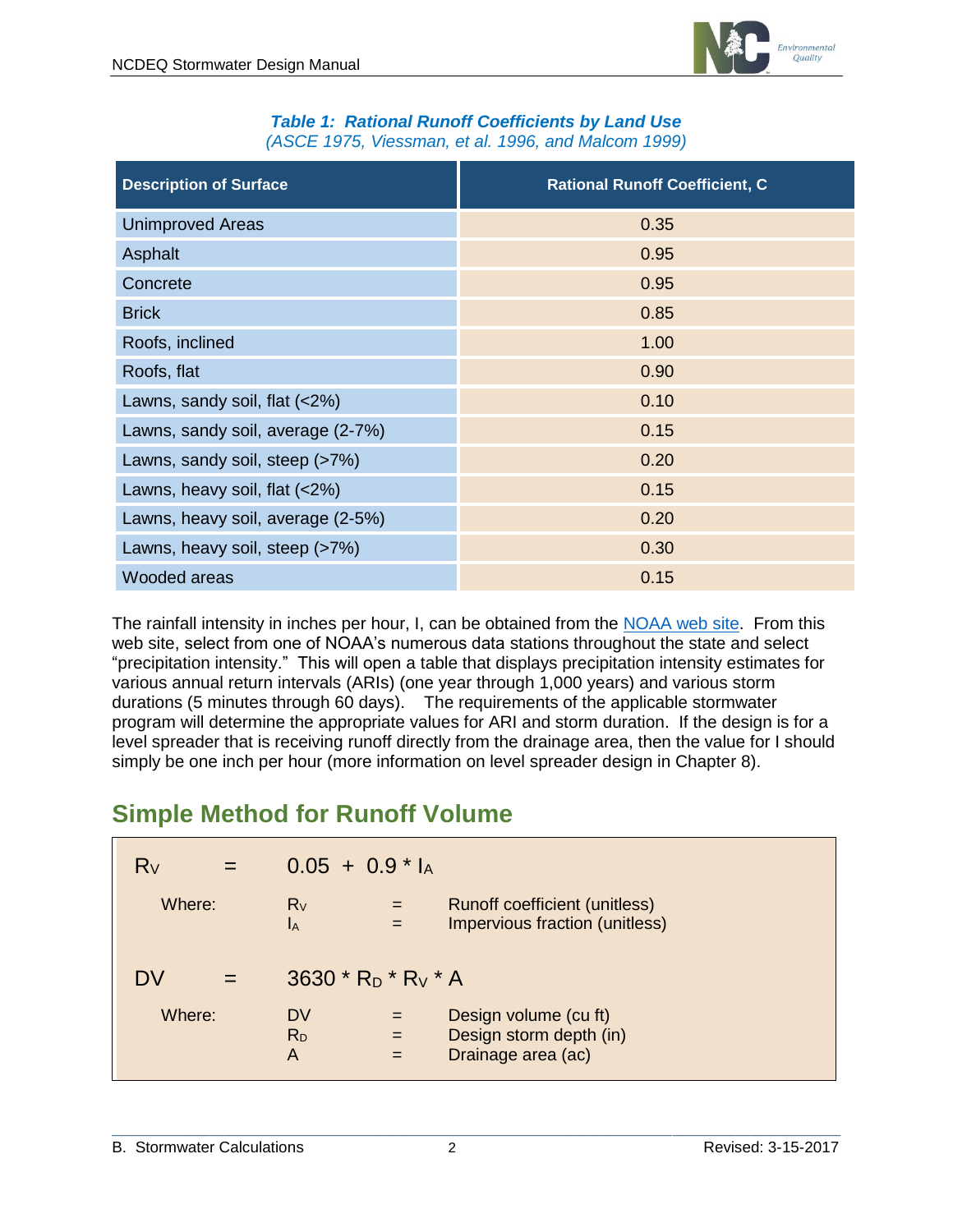

There are two methods that are often used to determine the volume of runoff from a given design storm: the Simple Method (Schueler 1987) and the discrete NRCS Curve Number Method (NRCS 1986).

The Simple Method was developed by measuring the runoff from many watersheds with known impervious areas and curve-fitting a relationship between percent imperviousness and the fraction of rainfall converted to runoff (the runoff coefficient). It uses a minimal amount of information to estimate the volume of runoff.

A couple of notes on the variables in the Simple Method:

- The *runoff coefficient, R<sub>V</sub>*, is the runoff depth in inches divided by the rainfall depth in inches.
- The *impervious fraction, I<sub>A</sub>*, is the impervious portion of drainage area in acres divided by the drainage area in acres
- The **design volume, DV**, is the volume of runoff that must be controlled for the design storm.
- The **design storm depth, R**<sub>D</sub>, is 1.5" in Coastal Counties and 1.0" elsewhere. In SA waters, the DV is the difference between runoff volume pre- versus post-development for the 10-year storm.
- The *drainage area, A,* must include all of the surfaces that drain to the SCM regardless of whether they are on-site or off-site.

# <span id="page-2-0"></span>**Discrete NRCS Curve Number Method for Runoff Depth**



The steps for using the Discrete NRCS Curve Number Method are as follows:

- 1. Divide the drainage area into land uses and assign an appropriate curve number, CN, to each one (see Table 4). The CN is a value between 30 and 98 that characterizes the amount of runoff generated by a drainage area based on its USGS Hydrologic Soil Group (HSG) and ground cover.
- 2. Determine the precipitation depth, P. P is 1.5" in Coastal Counties and 1.0" elsewhere. In SA waters, the DV is the difference between runoff volume pre- versus postdevelopment for the 10-year storm (read value from the NOAA web site, using a storm duration equal to the time of concentration).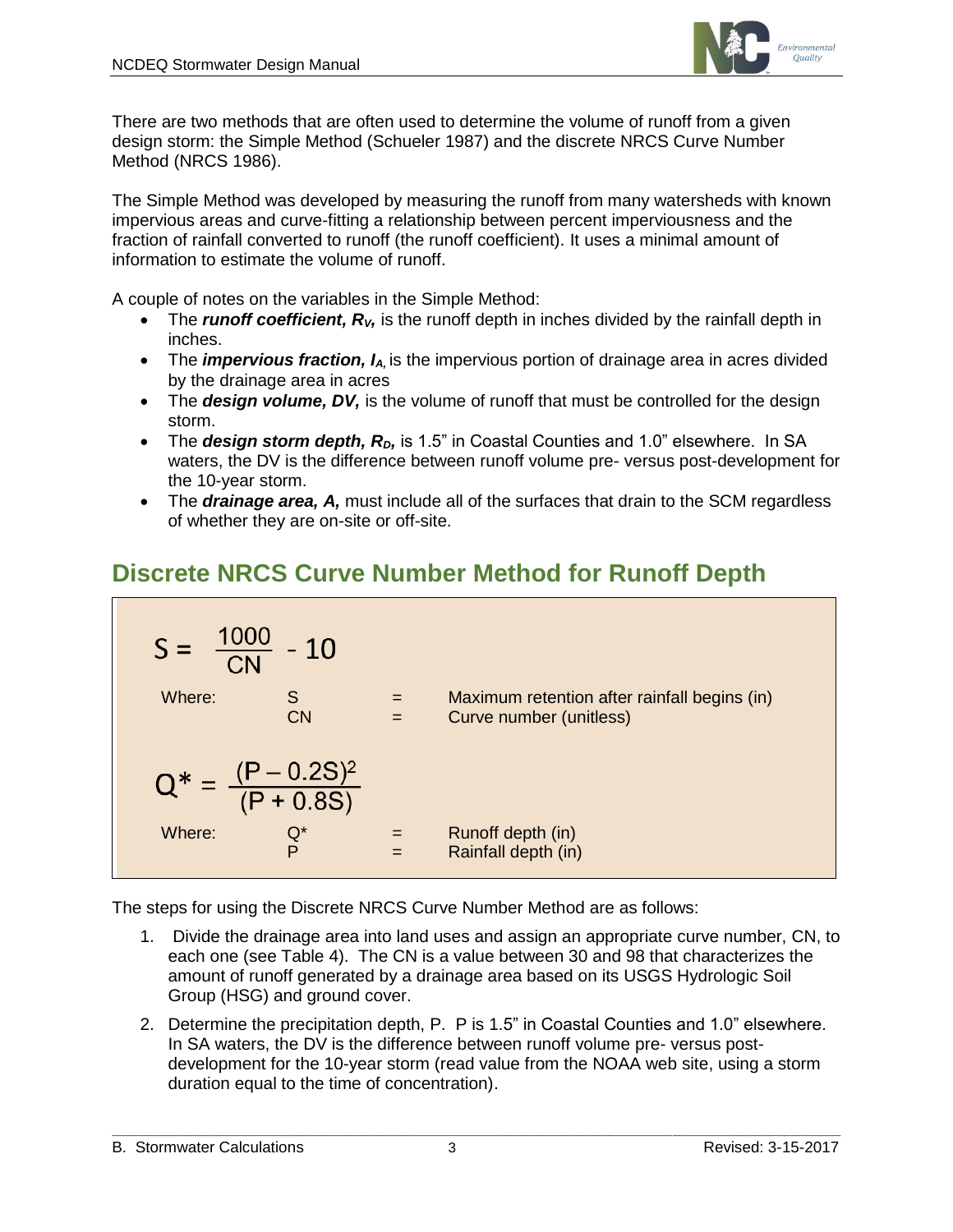

- 3. Compute runoff depth,  $Q^*$ , for any built upon areas that are directly linked to surface waters via a swale or pipe using the formulas above (note that the CN for built-upon area is 98). Find the runoff volume from the directly connected impervious surfaces by multiplying Q\* in inches times the area of the directly connected impervious surfaces in square feet and dividing by 12.
- 4. Compute runoff depth, Q\*, for the remainder of the project. First, calculate a composite CN (a weighted average of the CNs from the land uses). If the CN is equal to or below 64, assume that there is no runoff resulting from either the 1.0" or 1.5" storm. If the composite CN is above 64, compute  $Q^*$  for this area. Find the runoff volume from the remainder of the site by multiplying  $Q^*$  in inches times the area of the remainder of the project in square feet and dividing by 12.
- 5. Find the design volume from the drainage area by adding the results of Steps 3 and 4.

The four HSGs are described in Table 2 below.

| <b>HSG</b>     | <b>Description</b>                                                                                                                                                                                                                                                                                                                                                                                                                                                                                                     |
|----------------|------------------------------------------------------------------------------------------------------------------------------------------------------------------------------------------------------------------------------------------------------------------------------------------------------------------------------------------------------------------------------------------------------------------------------------------------------------------------------------------------------------------------|
| $\overline{A}$ | Low runoff potential and high infiltration rates even when thoroughly wetted. They consist<br>chiefly of deep, well to excessively drained sand or gravel and have a high rate of water<br>transmission (greater than 0.30 in/hr). The textures of these soils are typically sand,<br>loamy sand, or sandy loam.                                                                                                                                                                                                       |
| B              | Moderate infiltration rates when thoroughly wetted and consist chiefly of moderately deep<br>to deep, moderately well to well drained soils with moderately fine to moderately coarse<br>textures. These soils have a moderate rate of water transmission (0.15-0.30 in/hr). The<br>textures of these soils are typically silt loam or loam.                                                                                                                                                                           |
| C              | C soils have low infiltration rates when thoroughly wetted and consist chiefly of soils with a<br>layer that impedes downward movement of water and soils with moderately fine to fine<br>texture. These soils have a low rate of water transmission (0.05-0.15 in/hr). The texture of<br>these soils is typically sandy clay loam.                                                                                                                                                                                    |
| D              | D soils have high runoff potential. They have very low infiltration rates when thoroughly<br>wetted and consist chiefly of clay soils with a high swelling potential, soils with a<br>permanent high water table, soils with a claypan or clay layer at or near the surface, and<br>shallow soils over nearly impervious material. These soils have a very low rate of water<br>transmission (0-0.05 in/hr). The textures of these soils are typically clay loam, silty clay<br>loam, sandy clay, silty clay, or clay. |

### *Table 2: Rational Runoff Coefficients by Land Use (NRCS 1986)*

Table 3 lists the HSGs for most soil types in North Carolina. Some soils may reside in two groups depending whether there is a high water table that limits infiltration. If these soils are effectively drained, they are placed in the group with lower runoff potential. For example, Cape Fear soil is classified as B/D, which indicates that it is in group B if drained and in group D if undrained. If a soil at a given site is not listed in Table 3, the surface layer soil texture may be used to determine the HSG. The texture may be determined by soil analysis or from the local soil survey.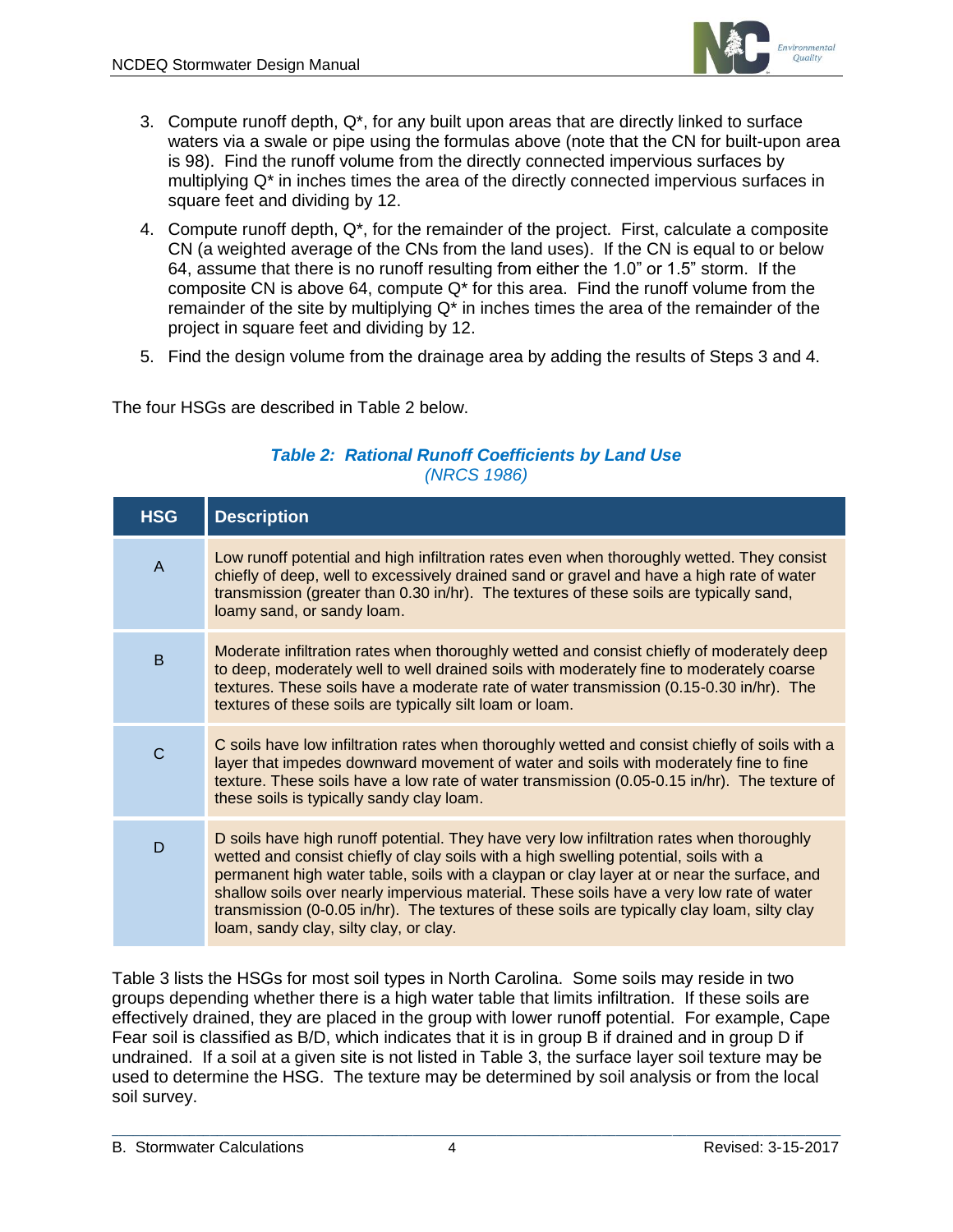

|  |               | <b>Table 3: HSGs for North Carolina Soil Types</b> |  |
|--|---------------|----------------------------------------------------|--|
|  | (Malcom 1989) |                                                    |  |

| Alaga             | $\mathsf{A}$ | Dragston         | D/C          | Louisa          | B           | Ridgeland        | $\mathsf C$  |
|-------------------|--------------|------------------|--------------|-----------------|-------------|------------------|--------------|
| Alamance          | B            | Dunbar           | D/B          | Louisburg       | B           | Rimini           | $\mathsf{C}$ |
| Albany            | C/A          | <b>Duplin</b>    | C/B          | Lucy            | A           | Roanoke          | D            |
| Altavista         | C/B          | Durham           | B            | Lumbee          | D/C         | Rosman           | B            |
| Americus          | A            | <b>Dykes</b>     | B            | Lynchburg       | C/B         | Rumford          | B            |
| <b>Appling</b>    | B            | Edneyville       | B            | Lynn Haven      | D/C         | Ruston           | B            |
| Ashe              | B            | Elbert           | D            | <b>Madison</b>  | B           | Ruttege          | D/B          |
| Augusta           | $\mathsf{C}$ | Elioak           | B            | Magnolia        | B           | Saluda           | C/B          |
| Avery             | B            | Elsinboro        | B            | Mantachie       | C/B         | Scranton         | D/B          |
| Aycock            | $\sf B$      | Enon             | $\mathsf{C}$ | <b>Manteo</b>   | D           | Seneca           | C/B          |
| <b>Barclay</b>    | $\mathsf{C}$ | Eustis           | A            | Marlboro        | B           | <b>Starr</b>     | B            |
| <b>Barth</b>      | $\mathsf{C}$ | Exum             | C/B          | Masada          | B           | <b>State</b>     | B            |
| Bayboro           | D/C          | Faceville        | $\sf B$      | Maxton          | B           | <b>Suncook</b>   | $\mathsf{A}$ |
| <b>Bertie</b>     | C/B          | Fannin           | B            | Mayodan         | B           | Surry            | B            |
| <b>Bibb</b>       | D/B          | Fletcher         | B            | <b>McColl</b>   | D/C         | Talladega        | C            |
| <b>Bladen</b>     | D/C          | Fuquay           | B            | Mecklenburg     | C           | Tallepoosa       | C            |
| <b>Blaney</b>     | B            | Georgeville      | B            | Meggett         | D/C         | <b>Tate</b>      | B            |
| <b>Blanton</b>    | A            | Gilead           | $\mathsf{C}$ | Molena          | A           | <b>Taturn</b>    | B            |
| <b>Bowie</b>      | B            | Goldsboro        | C/B          | Musella         | B           | <b>Thurmont</b>  | B            |
| <b>Braddock</b>   | B            | Goldston         | $\mathsf C$  | <b>Myatt</b>    | D/C         | Toccoa           | B            |
| <b>Bradley</b>    | B            | Granville        | B            | Nahunta         | C/B         | Toisnot          | C/B          |
| <b>Brandywine</b> | B            | Grover           | B            | <b>Nason</b>    | $\mathsf C$ | Torhuna          | C/A          |
| <b>Brevard</b>    | B            | Guin             | A            | <b>Nixonton</b> | B           | Toxaway          | D            |
| <b>Bucks</b>      | B            | Gwinnett         | B            | <b>Norfolk</b>  | B           | Transylvania     | B            |
| <b>Buncombe</b>   | $\mathsf{A}$ | <b>Hartsells</b> | B            | Ochlockonee     | B           | Troup            | $\mathsf{A}$ |
| <b>Burton</b>     | B            | Hatboro          | D/C          | Ocilla          | C/B         | Tuckerman        | D/C          |
| <b>Byars</b>      | D            | Hayesville       | B            | Olustee         | D/C         | <b>Tusquitee</b> | B            |
| Cahaba            | B            | Haywood          | B            | Onslow          | В           | <b>Unison</b>    | B            |
| Cape Fear         | D/B          | Helena           | $\mathsf{C}$ | Orange          | D           | Vance            | $\mathsf{C}$ |
| Caroline          | C.           | Herndon          | B            | Orangeburg      | B           | Varina           | C.           |
| Cartecay          | C            | <b>Hiwassee</b>  | B            | Osier           | D           | Vaucluse         | C            |
| Cataula           | $\mathsf C$  | Hoffman          | $\mathsf C$  | Pacolet         | B           | Wadesboro        | B            |
| Cecil             | B            | <b>Hulett</b>    | B            | Pactolus        | C/A         | Wagram           | $\mathsf{A}$ |
| Chandler          | B            | Hyde             | D/C          | Pamlico         | D/C         | Wahee            | D/C          |
| Chastain          | D            | Invershiel       | C            | Pantego         | D/C         | Wake             | D            |
| <b>Chester</b>    | B            | <b>Iredell</b>   | D            | Pasquotank      | D/B         | Watauga          | B            |
| Chesterfield      | B.           | luka             | $\mathsf C$  | Pelham          | D/C         | Wedowee          | B            |
| Chewacla          | $\mathsf C$  | Izagora          | $\mathsf C$  | Pender          | D           |                  |              |
| Chipley           | C/A          | Johnston         | D/B          | Penn            | C/B         |                  |              |
| Clifton           | B            | <b>Johus</b>     | C/B          | Pinkston        | $\mathsf C$ |                  |              |

 $\mathcal{L}_\mathcal{L} = \{ \mathcal{L}_\mathcal{L} = \{ \mathcal{L}_\mathcal{L} = \{ \mathcal{L}_\mathcal{L} = \{ \mathcal{L}_\mathcal{L} = \{ \mathcal{L}_\mathcal{L} = \{ \mathcal{L}_\mathcal{L} = \{ \mathcal{L}_\mathcal{L} = \{ \mathcal{L}_\mathcal{L} = \{ \mathcal{L}_\mathcal{L} = \{ \mathcal{L}_\mathcal{L} = \{ \mathcal{L}_\mathcal{L} = \{ \mathcal{L}_\mathcal{L} = \{ \mathcal{L}_\mathcal{L} = \{ \mathcal{L}_\mathcal{$ B. Stormwater Calculations 5 Revised: 3-15-2017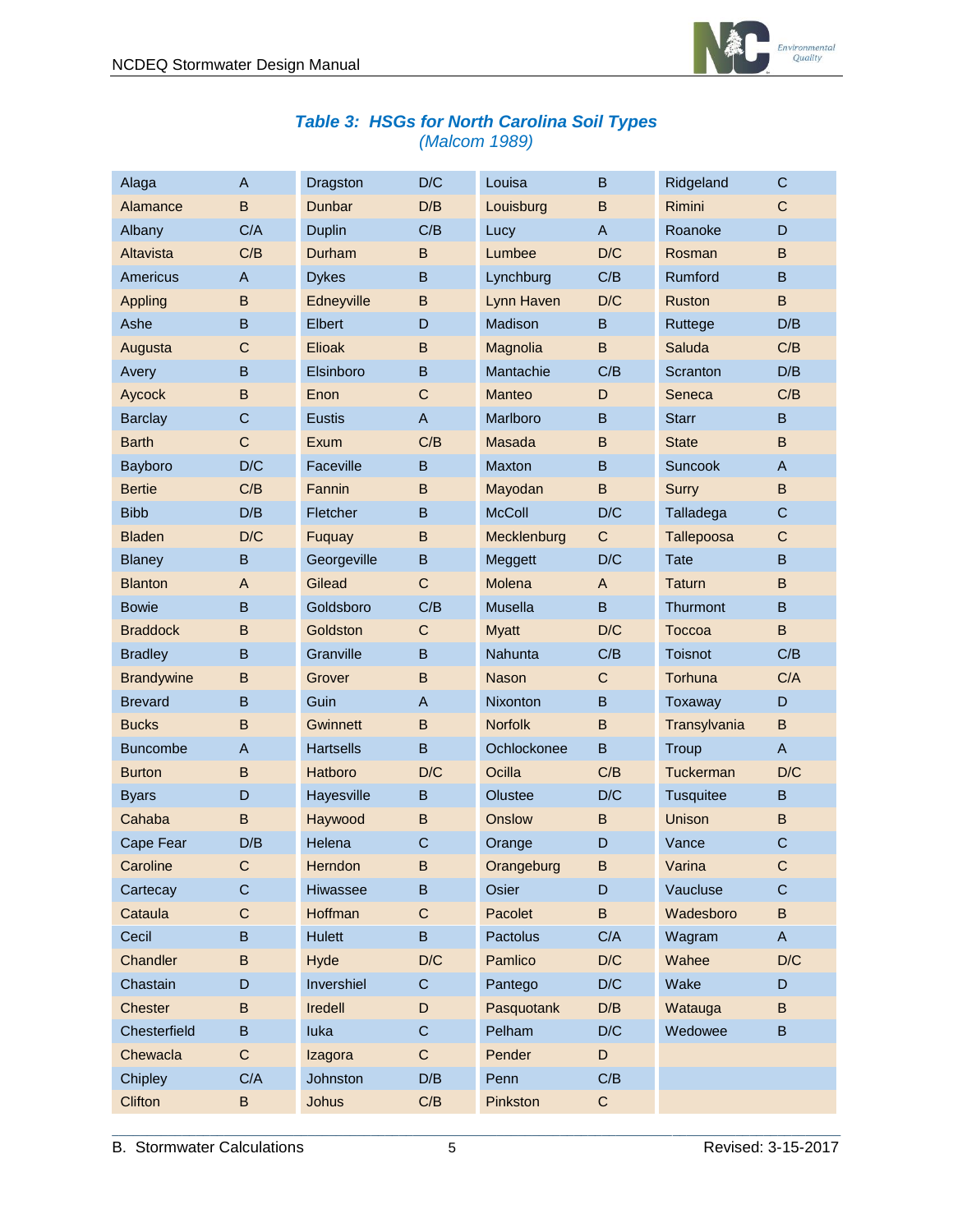

| Codurus        | C   | Kalmia      | B            | Plummer        | D/B            |  |
|----------------|-----|-------------|--------------|----------------|----------------|--|
| Colfax         | C   | Kenansville | A            | Pocalla        | $\overline{A}$ |  |
| <b>Comus</b>   | B   | Kershaw     | $\mathsf{A}$ | Pocomoke       | D/B            |  |
| Congaree       | B   | Kinston     | D/C          | Pomello        | C/A            |  |
| Cowarts        | C   | Lakeland    | $\mathsf{A}$ | Ponzer         | D/C            |  |
| Coxville       | D/C | Leaf        | D/C          | <b>Porters</b> | B              |  |
| Craven         | C   | Lenoir      | D/B          | Portsmouth     | D/C            |  |
| Davidson       | B   | Leon        | C/B          | Rabun          | B              |  |
| <b>Delanco</b> | C   | Liddell     | D/C          | Rains          | D/B            |  |
| Dorovan        | D   | Lloyd       | B            | Ramsey         | D              |  |
| Dothan         | B   | Lockhart    | B            | Ranger         | C              |  |

The type of ground cover at a given site greatly affects the volume of runoff. Undisturbed natural areas, such as woods and brush, have high infiltration potentials whereas impervious surfaces, such as parking lots and roofs, will not infiltrate runoff at all. The ground surface can vary extensively, particularly in urban areas, and Table 4 lists appropriate curve numbers for most urban land use types according to hydrologic soil group. Land use maps, site plans, and field reconnaissance are all effective methods for determining the ground cover.

#### *Table 4: HSGs for North Carolina Soil Types Urban areas runoff curve numbers for SCS method (SCS 1986)*

| <b>Cover Description</b>                                |    | <b>Curve Number by HSG</b> |    |    |  |  |
|---------------------------------------------------------|----|----------------------------|----|----|--|--|
|                                                         | A  | B                          | C  | D  |  |  |
| Fully developed urban areas                             |    |                            |    |    |  |  |
| Open Space (lawns, parks, golf courses, etc.)           |    |                            |    |    |  |  |
| Poor condition (< 50% grass cover)                      | 68 | 79                         | 86 | 89 |  |  |
| Fair condition (50% to 75% grass cover)                 | 49 | 69                         | 79 | 84 |  |  |
| Good condition (> 75% grass cover)                      | 39 | 61                         | 74 | 80 |  |  |
| Impervious areas:                                       |    |                            |    |    |  |  |
| Paved parking lots, roofs, driveways, etc.              | 98 | 98                         | 98 | 98 |  |  |
| Streets and roads:                                      |    |                            |    |    |  |  |
| Paved; curbs and storm sewers                           | 98 | 98                         | 98 | 98 |  |  |
| Paved; open ditches                                     | 83 | 89                         | 98 | 98 |  |  |
| Gravel                                                  | 76 | 85                         | 89 | 91 |  |  |
| <b>Dirt</b>                                             | 72 | 82                         | 85 | 88 |  |  |
| Developing urban areas                                  |    |                            |    |    |  |  |
| Newly graded areas                                      | 77 | 86                         | 91 | 94 |  |  |
| Pasture (< 50% ground cover or heavily grazed)          | 68 | 79                         | 86 | 89 |  |  |
| Pasture (50% to 75% ground cover or not heavily grazed) | 49 | 69                         | 79 | 84 |  |  |
| Pasture (>75% ground cover or lightly grazed)           | 39 | 61                         | 74 | 80 |  |  |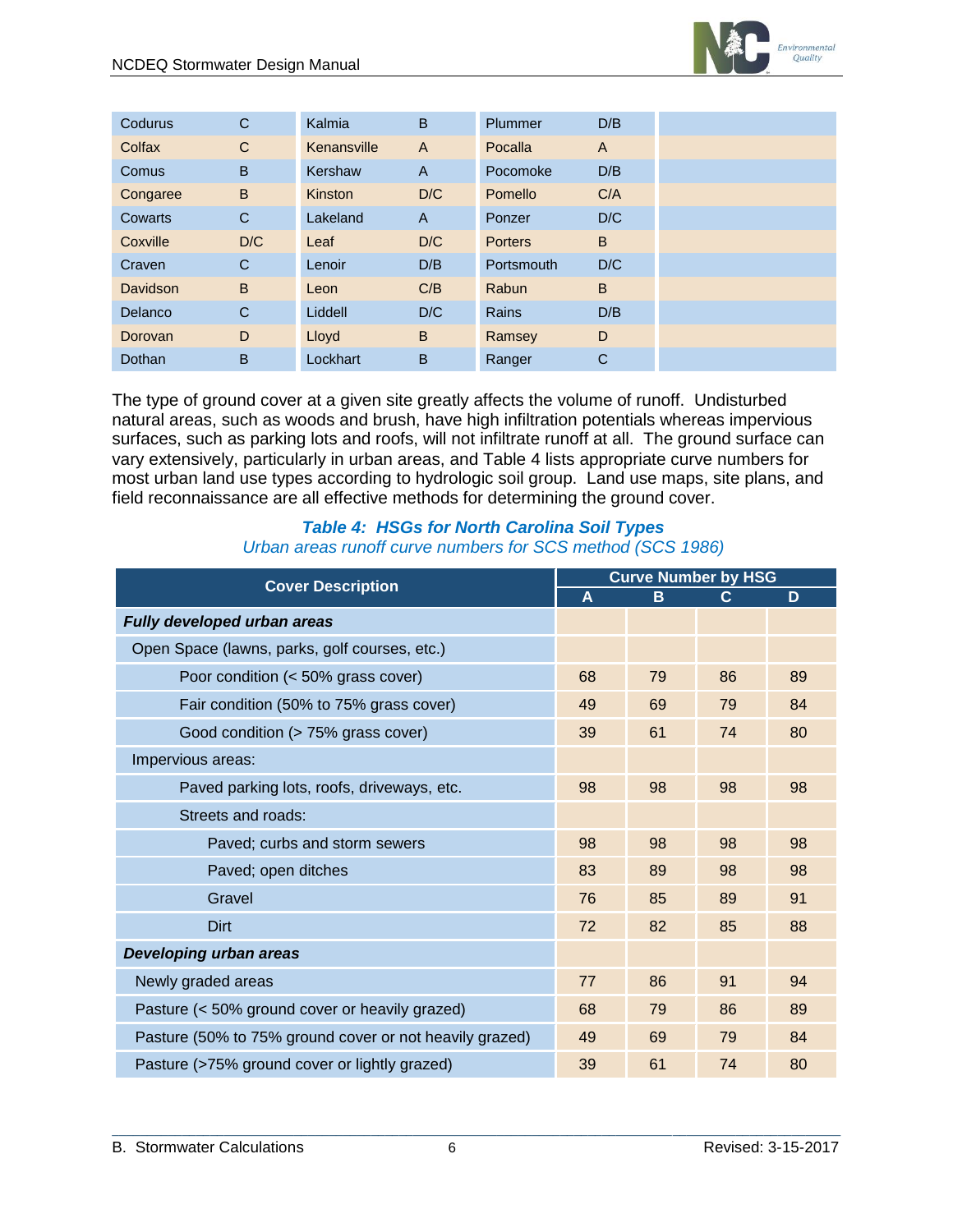

| Meadow - continuous grass, protected from grazing and<br>generally mowed for hay               | 30 | 58 | 71 | 78 |
|------------------------------------------------------------------------------------------------|----|----|----|----|
| Brush (< 50% ground cover)                                                                     | 48 | 67 | 77 | 83 |
| Brush (50% to 75% ground cover)                                                                | 35 | 56 | 70 | 77 |
| Brush (>75% ground cover)                                                                      | 30 | 48 | 65 | 73 |
| Woods (Forest litter, small trees, and brush destroyed by<br>heavy grazing or regular burning) | 45 | 66 | 77 | 83 |
| Woods (Woods are grazed but not burned, and some<br>forest litter covers the soil)             | 36 | 60 | 73 | 79 |
| Woods (Woods are protected from grazing, and litter and<br>brush adequately cover the soil)    | 30 | 55 | 70 | 77 |

### <span id="page-6-0"></span>**Stage-Storage Table for Storage Volume of Ponds**

Volume control is typically provided through detention measures like wet ponds with volume above the water operating level and below the required freeboard. Storage volume within a pond can be calculated using a stage-storage method. A table shall be provided showing incremental elevations of the pond with square footage values at the listed elevations. The elevation increments should be no greater than one foot. Columns show the incremental volume and cumulative volume of storage provided.

See Table 5 below for an example of a storage volume calculation. This method can be used for basin shapes as simple as a rectangle or as intricate as a curved, landscape designed wetland feature. It can also be used to calculate sediment storage volume and operating volume within ponds.

<span id="page-6-1"></span>

| <b>Elevation</b> | Surface Area (sf) | Incremental Volume (cf) | Cumulative Volume (cf) |
|------------------|-------------------|-------------------------|------------------------|
| less than 725    | operating volume  | 0                       | 0                      |
| 725              | 10,000            | 0                       | 0                      |
| 726              | 13,000            | 11,500                  | 11,500                 |
| 727              | 16,500            | 14,750                  | 26,250                 |
| 728              | 21,500            | 19,000                  | 45,250                 |
| 729              | 26,000            | 23,750                  | 69,000                 |
| over 729         | freeboard         | 0                       | 69,000                 |

#### *Table 5: Stage-Storage Volume Calculation Example*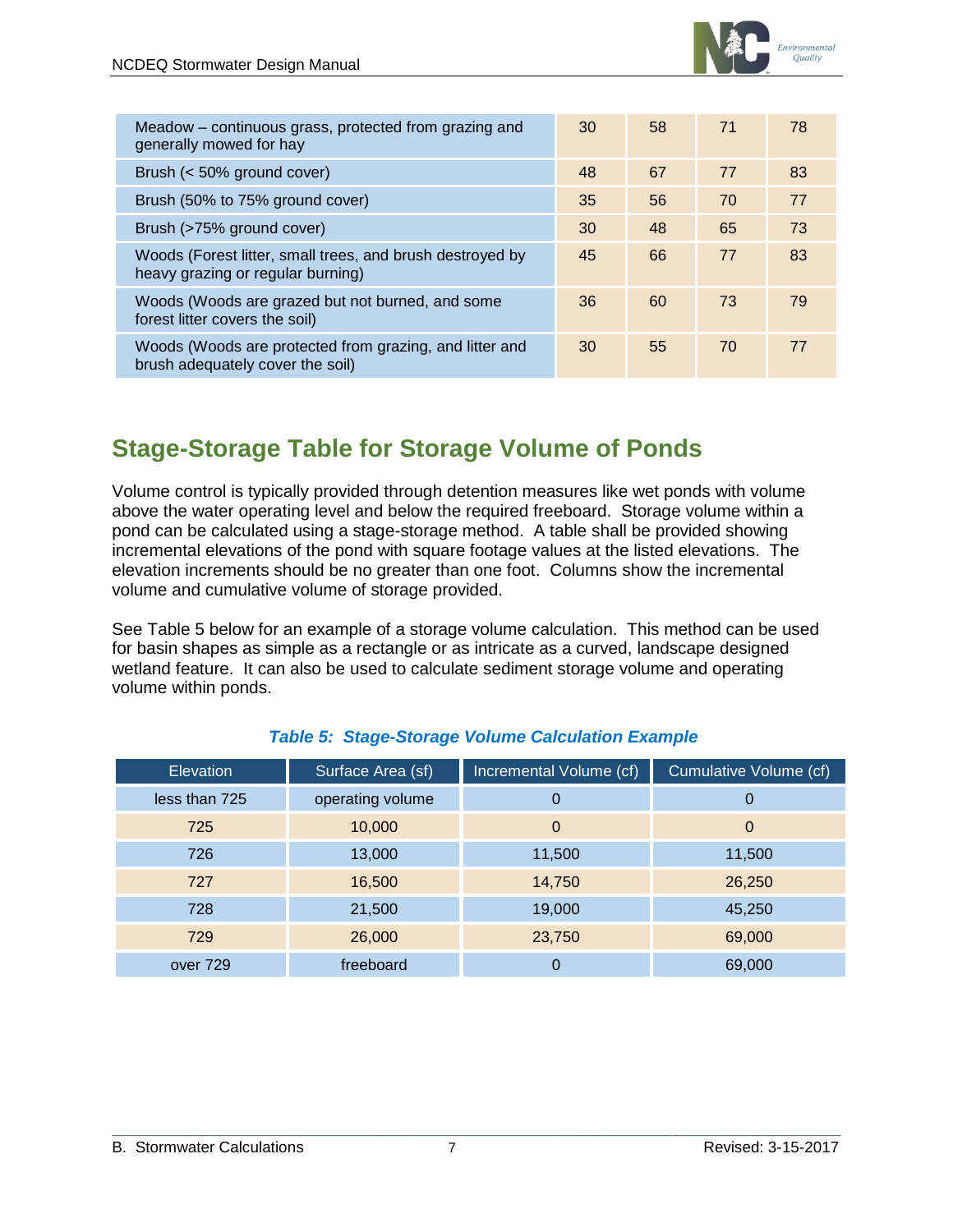

# **Weir Equations for Outlet Flow**

Weir equations are useful in designing a number of SCM components, including:

- Outlet devices that are weirs or function as weirs until fully submerged,
- Flow splitter devices, and
- Check dams in treatment swales.

Weirs are typically categorized as either *sharp-crested, broad-crested* or *v-notch*. See Figure 1 for schematic sections through weirs. The equations for flow over the weir depend on its configuration.

#### *Figure 1: Schematic Sections through Sharp-Crested and Broad-Crested Weirs (Malcom 1989)*



For sharp-crested and broad-crested weirs, the basic equation is:

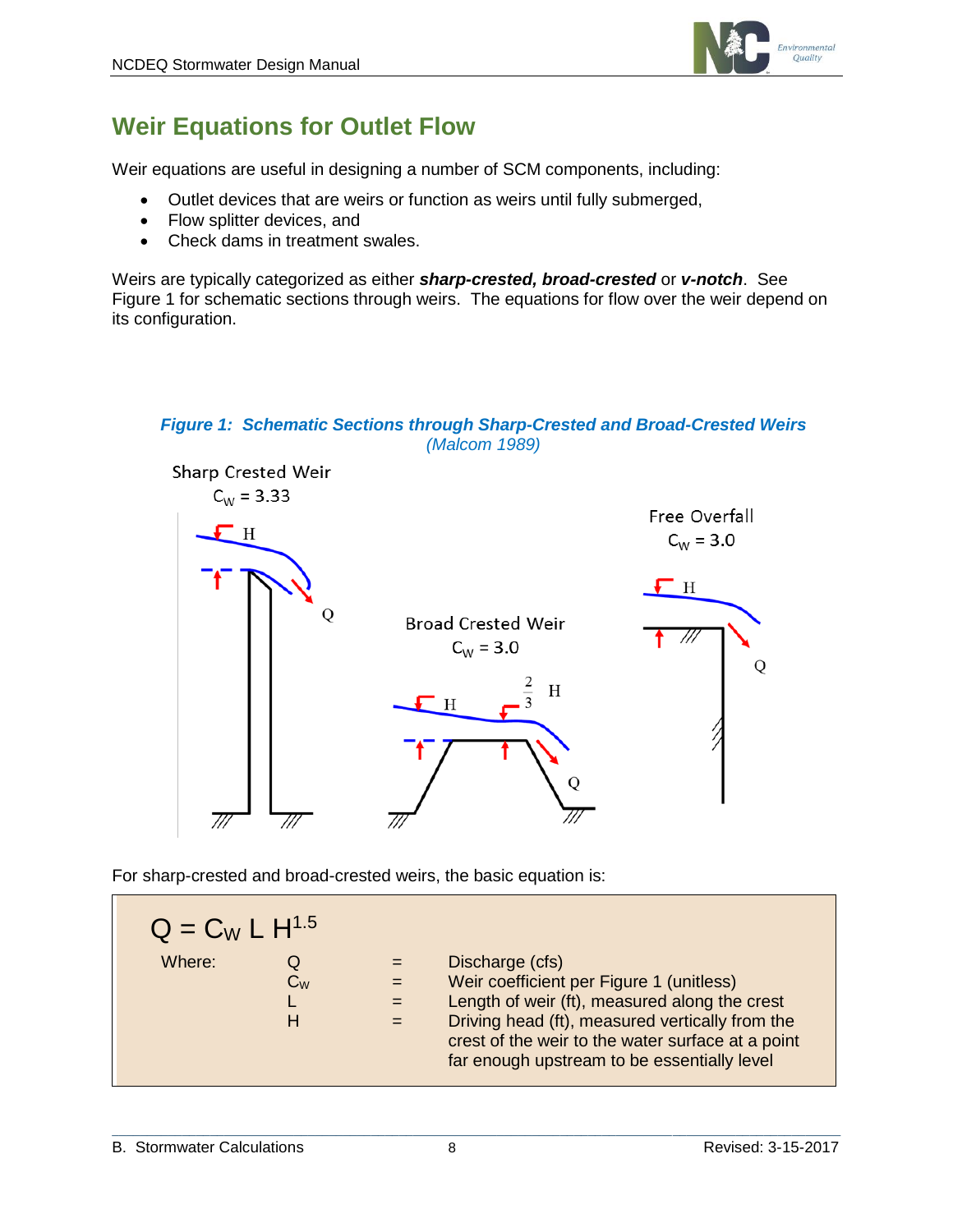





For V-notch weirs, the basic equation is:

| $Q = C_V H_W^{2.5}$ |         |                                                  |
|---------------------|---------|--------------------------------------------------|
| Where:              | Q       | Discharge (cfs)                                  |
|                     | $C_{v}$ | Weir coefficient for v-notch weirs (unitless)    |
|                     |         | 2.50 for 90 degrees                              |
|                     |         | 1.44 for 60 degrees                              |
|                     |         | 1.03 for 45 degrees                              |
|                     | $H_W$   | Difference between pool elevation and notch (ft) |

# <span id="page-8-0"></span>**Orifice Equation for Outlet Flow**

An orifice is simply a hole. In the design of SCMs, orifices are often used for drawing down the design volume. It is important to determine the size an orifice correctly so that the appropriate detention time provided.

The basic equation for discharge from an orifice is:

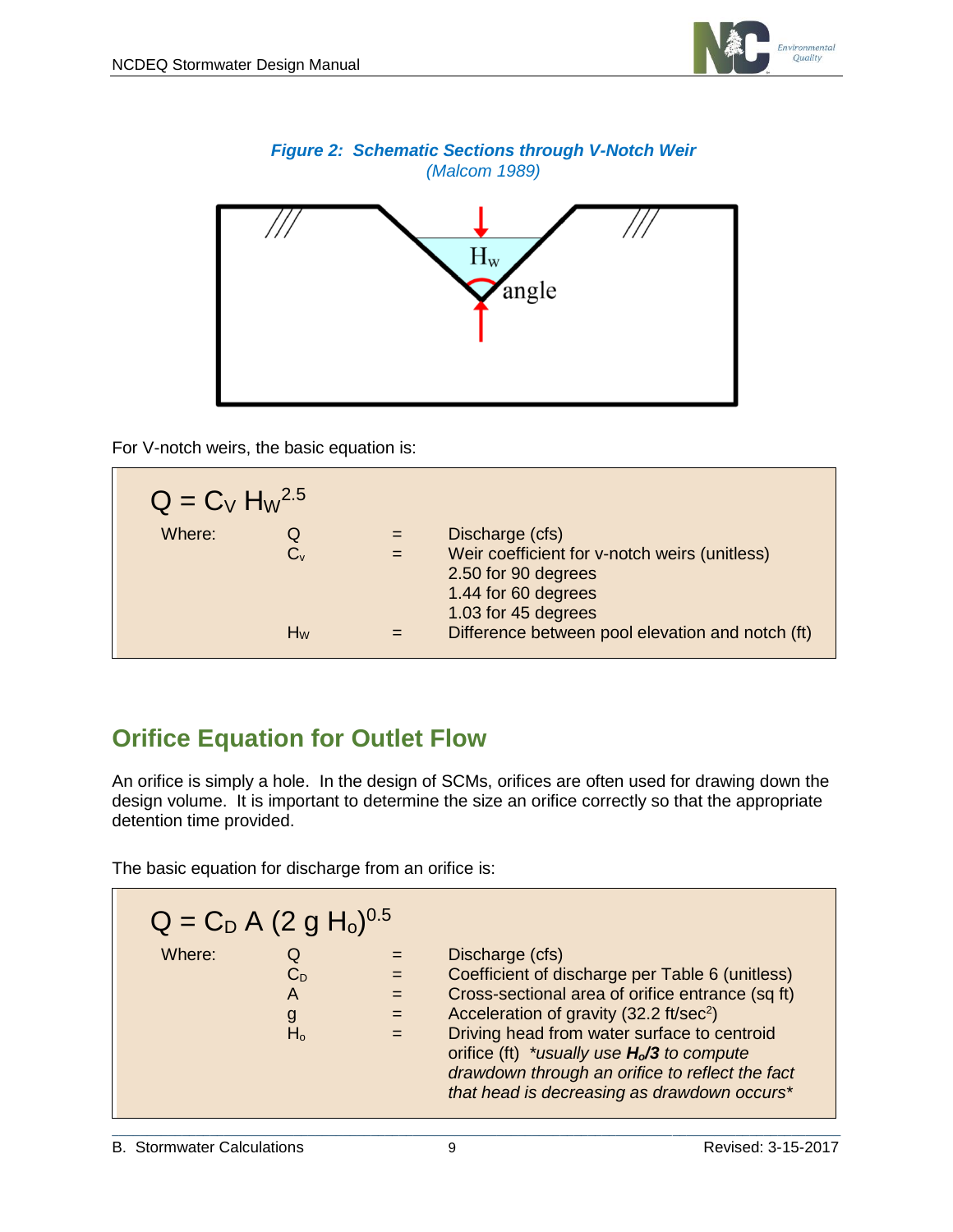

#### *Table 6: Values of Coefficient of Discharge for Orifices, C<sub>D</sub> (Malcom 1989)*

| <b>Entrance Condition</b>                   | $C_D$ |
|---------------------------------------------|-------|
| Typical default value                       | 0.60  |
| Square-edged entrance                       | 0.59  |
| Concrete pipe, grooved end                  | 0.65  |
| Corrugated metal pipe, mitred to slope      | 0.52  |
| Corrugated metal pipe, projecting from fill | 1.00  |

#### *Figure 6: Schematic of Orifice Flow (Malcom 1989)*



### <span id="page-9-0"></span>**Chainsaw Routing for Stage-Storage-Discharge**

Creating a stage-storage-discharge model is crucial for wet ponds and stormwater wetlands. These SCMs provide volume control for the specified storm (for example, the 1.0 or 1.5-inch storm depth) in a temporary pool that is above the permanent pool.

The Chainsaw Routing method is appropriate for the routine design of small systems. Three sets of source data are needed to apply the Chainsaw Routing method:

- The inflow hydrograph,
- The size and shape of the storage basin, and
- The hydraulics of the outlet device.

The application of the Chainsaw Routing method is described in detail in Elements of Urban Stormwater Design (Dr. H. Rooney Malcom, P.E. 1989).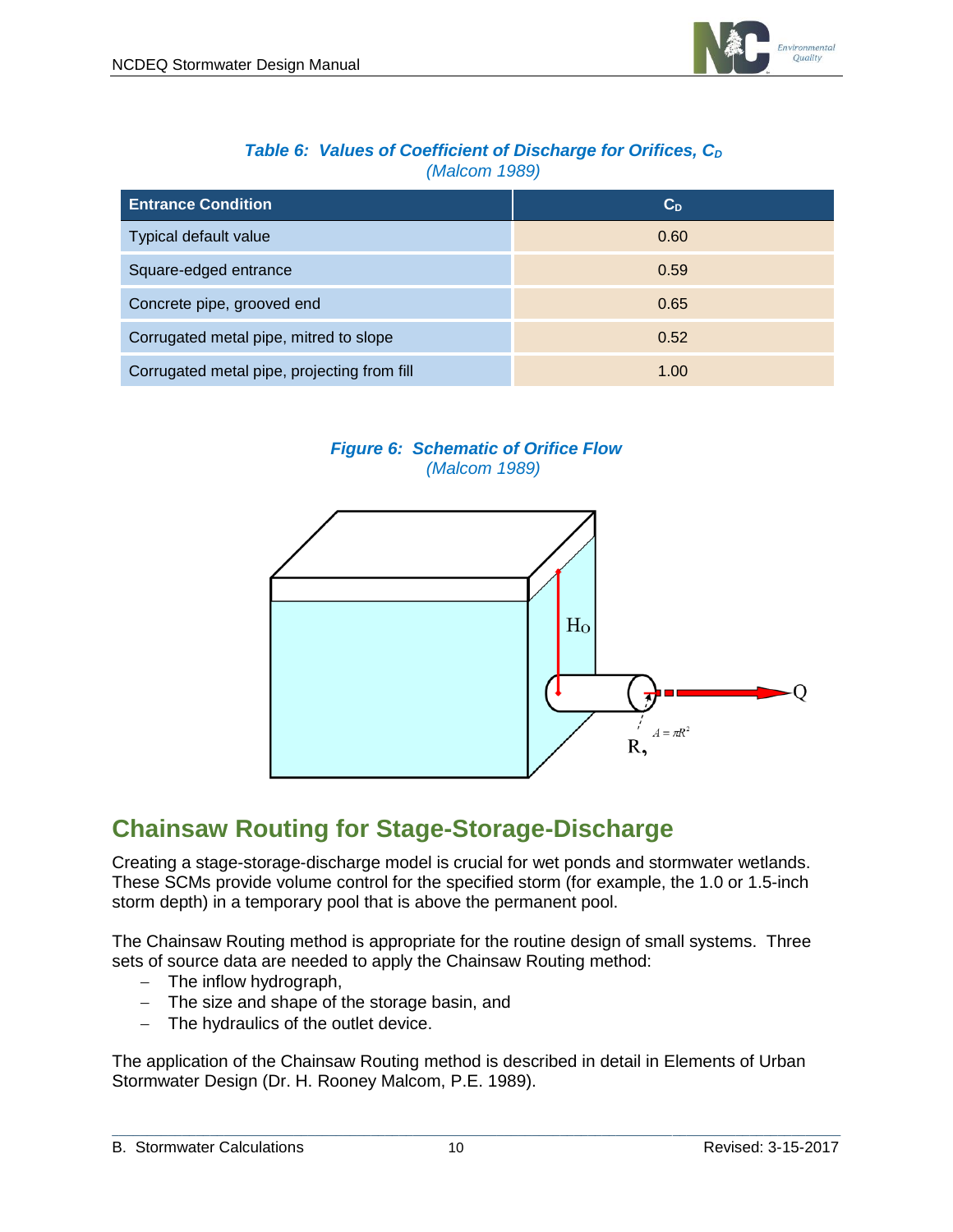

### <span id="page-10-0"></span>**Other Models for Stage-Storage-Discharge**

Other models may be used to assist in determining stage-storage-discharge through a detention BMP.

| <b>Model</b><br>& Link | <b>Description of Model</b>                                                                                                                                                                                                                                                                                                           |  |  |  |
|------------------------|---------------------------------------------------------------------------------------------------------------------------------------------------------------------------------------------------------------------------------------------------------------------------------------------------------------------------------------|--|--|--|
| <b>HEC-HMS</b>         | Developed by the U.S. Army Corps of Engineers, provides a variety of options for<br>simulating precipitation-runoff processes. This model can simulate unit hydrograph<br>and hydrologic routing options. The latest version also has capabilities for continuous<br>soil moisture accounting and reservoir routing operations.       |  |  |  |
| WinTR-55               | Developed by the NRCS, can be used to analyze the hydrology of small watersheds.<br>A final version (including programs, sample data, and documentation) is now<br>complete.                                                                                                                                                          |  |  |  |
|                        | Developed by the EPA, can be used to analyze stormwater quantity and quality<br>associated with runoff from urban areas. Both single-event and continuous simulation<br>can be performed on catchments having storm sewers, or combined sewers and<br>natural drainage, for prediction of flows, stages and pollutant concentrations. |  |  |  |

#### *Table 7: Models for Stage-Storage-Discharge*

# <span id="page-10-1"></span>**Manning Equation for Channel Flow**

The Manning Equation is the model of choice for determining the cross-section for a trapezoidal stormwater channel. It is applicable where (Malcom 1989):

- Stormwater is flowing under the influences of gravity, and
- Flow is steady it does not vary with time (Although discharge does vary during the passage of a flood wave, it is essentially steady during the time around the peak, the time of interest in channel design.)

For V-notch weirs, the basic equation is:

| $Q =$  | $1.489$ A R <sup>0.667</sup> S <sup>0.5</sup><br>n |                                                                                                                                               |
|--------|----------------------------------------------------|-----------------------------------------------------------------------------------------------------------------------------------------------|
| Where: | n                                                  | Peak discharge to the channel (cfs)<br>Manning roughness coefficient, see Table 8<br>(unitless)                                               |
|        | A<br>R<br>S                                        | Cross-sectional area of flow, see below (sq ft)<br>Hydraulic radius, see below (ft)<br>Longitudinal slope of channel invert (ft fall/ft run). |